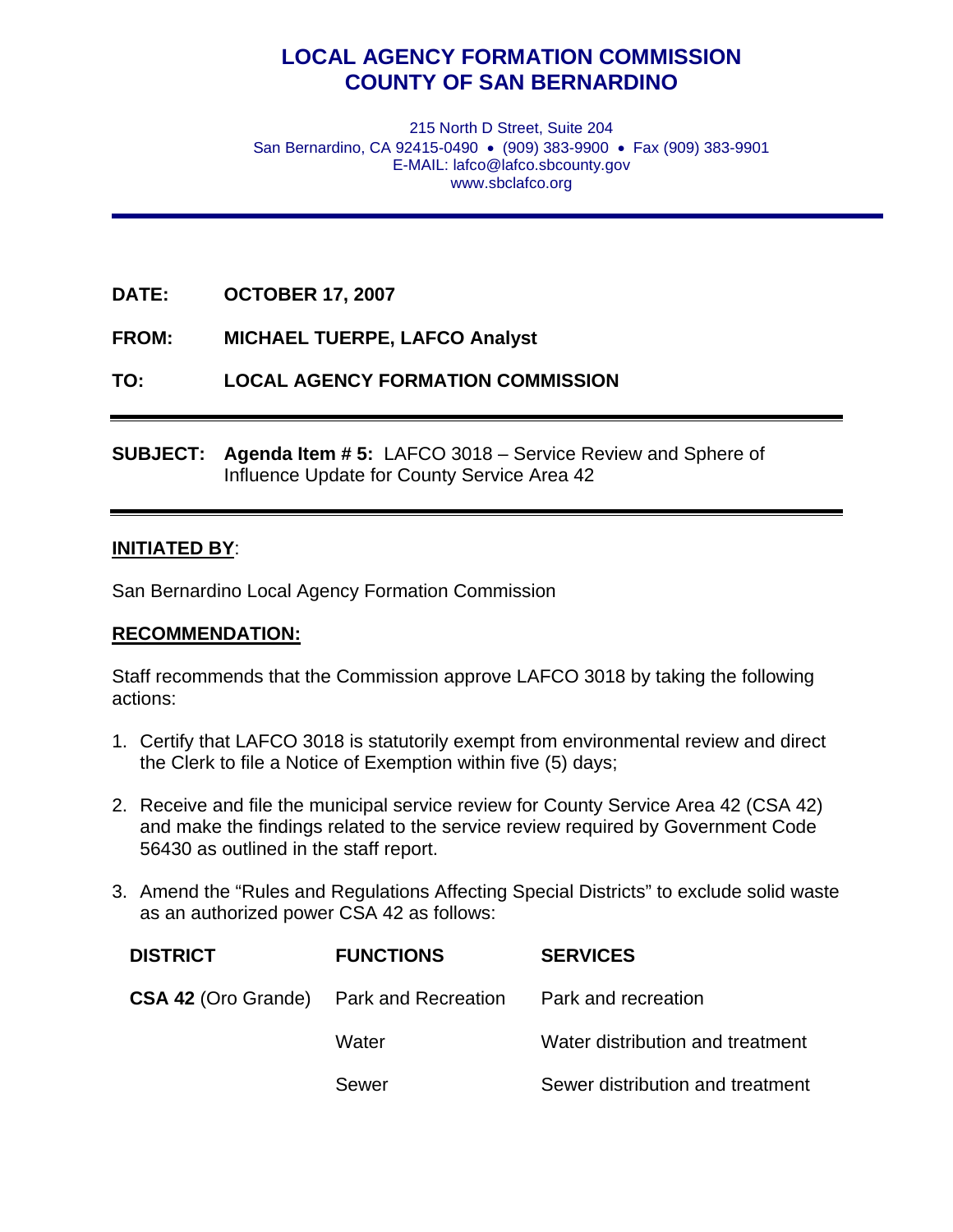Staff Report LAFCO 3018 – CSA 42 October 17, 2007

Streetlighting Streetlighting

- 4. Expand the sphere of influence of CSA 42 making its boundaries and sphere of influence coterminous as shown on the maps attached to this report.
- 5. Adopt LAFCO Resolution #2985 setting forth the Commission's findings and determinations.

### **INTRODUCTION:**

San Bernardino LAFCO has chosen to undertake its Municipal Service Reviews on a regional basis, further identified by its community-by-community approach to sphere of influence identification. LAFCO has completed the reviews for the agencies within the Victorville community with the exception of County Service Area 42 (CSA 42) and County Service Area 64. LAFCO 3018 consists of a municipal service review pursuant to Government Code Section 56430 and sphere of influence (sphere) update to include a sphere expansion of approximately 65 acres +/- pursuant to Government Code 56425 for CSA 42.

In 1923 the Riverside Cement Company purchased the Golden State Portland Cement Company and the community of Oro Grande was established to house their workers and families. The company maintained the "company town" by providing water, sewer, street lighting, and garbage removal services. In 1965 the Riverside/TXI Cement Company sold the lands, parcels, and homes to its workers. At that time, CSA 42 was formed and the municipal services were transferred to it. Riverside/TXI Cement was included within the boundaries of CSA 42 to help continue to finance these services through its taxes.

CSA 42 is a dependent special district governed by the County of San Bernardino Board of Supervisors and is currently authorized to provide water, sewer, recreation and park, street lighting, and solid waste services. However, according to the information provided by the County Special Districts Department, it has not provided solid waste services since FY 1998-99. To date, Special Districts Department cannot provide information that identifies the reason for ceasing the operation of the rubbish disposal facility in FY 1998-99.

#### **BOUNDARIES:**

CSA 42 is located in the north desert portion of the County and is generally east of the Mojave River, east and west of National Trails Highway, and generally north of the City of Victorville, encompassing the community of Oro Grande. The southern portion of CSA 42 is within the sphere of influence of the City of Victorville and its subsidiary district, the Victorville Water District. However, it is not within the Victorville Fire Protection District, Victorville Recreation and Park District, or Victorville Sanitary District, as the Commission has determined these entities have a zero sphere. Vicinity and location maps are included as Attachment #1.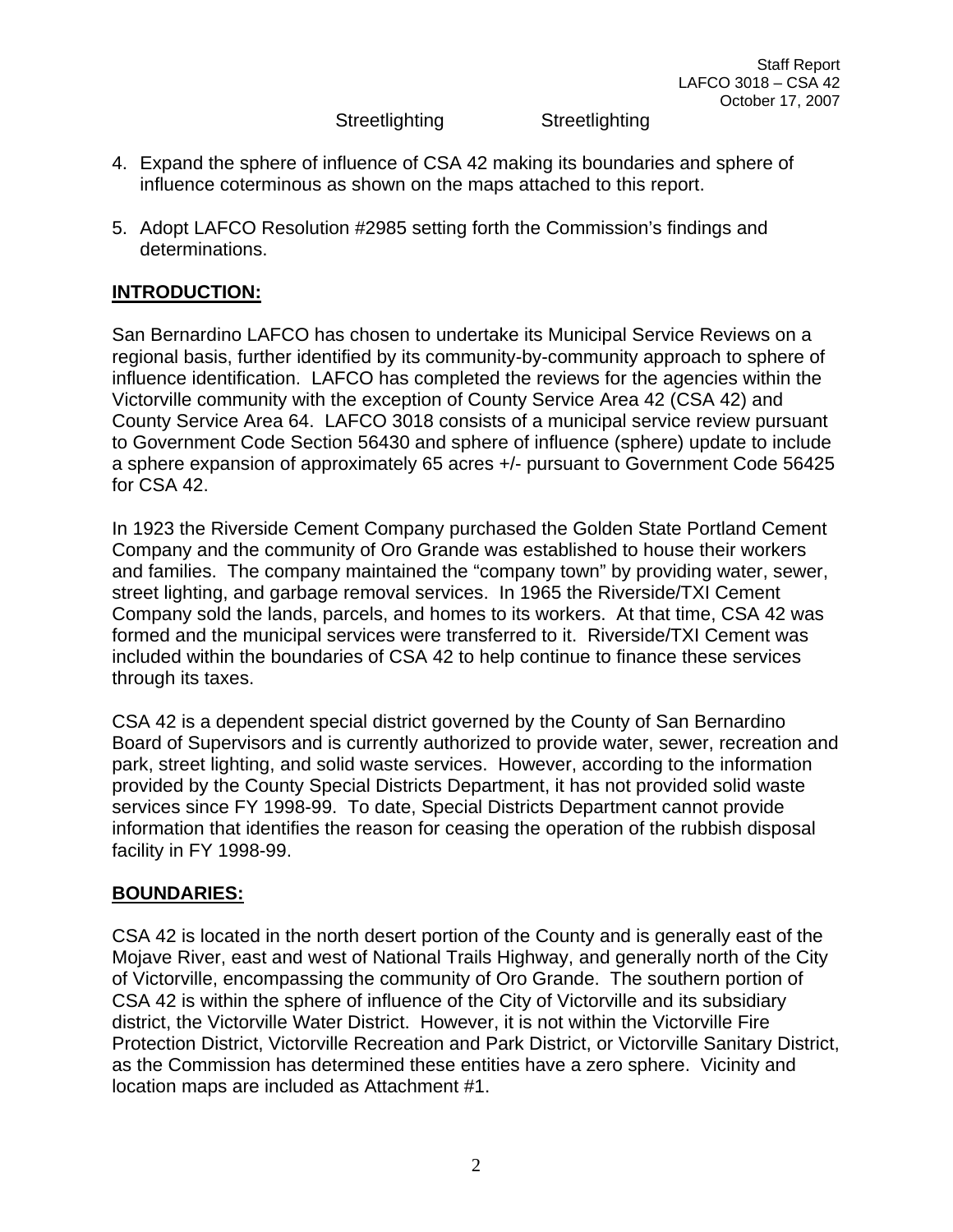The boundaries of CSA 42 extend beyond its sphere of influence to the east, as indicated by the red hatch mark area shown on the maps. The existing boundaries of the CSA 42 encompass approximately 493 +/- acres and its existing sphere encompasses approximately 428 +/- acres. This area not within its sphere but within its boundaries encompasses approximately 65 +/- acres and is included within the City of Victorville and two of its subsidiary districts, the Victorville Recreation and Park District and Victorville Fire Protection District. At the March 2007 hearing, the Commission adopted a zero sphere of influence for these subsidiary districts and indicated its position that these districts should be consolidated with the City of Victorville, presuming that the City would then assume responsibility for providing the full range of services. The area is generally bordered by National Trails Highway on the west, Robinson Street on the north, parcel lines on the east, and section lines on the south. As discussed later in this report, staff recommends an expansion of CSA 42's sphere to include this area to make its sphere and boundaries coterminous.

## **MUNICIPAL SERVICE REVIEW**

The County's Special Districts Department responded to LAFCO's request to prepare a service review, as required by Government Code 56430, and its overall response includes the sphere amendment area, as it already receives and benefits from services provided by CSA 42. The response and supporting material are included as Attachment #2 to this report and are briefly summarized in the pages that follow.

## **Infrastructure Needs and Deficiencies**

During 2000 and 2001, the County Special Districts Department commissioned focused studies of the water distribution system and sewage collection system in conjunction with a grant application to the United States Department of Agriculture (USDA) to receive funding for facility expansion and improvements. The grant funding was never received but the findings of the report are still applicable. Additionally, the water projects were submitted to the California Department of Public Health, Division of Drinking Water and Environmental Management for Proposition 50 funding. The projects were not eligible for funding in the first two rounds of grant distributions but are eligible for consideration in the next funding round to take place in FY 2008-09. The conclusions of the studies conducted by Engineering Resources of Southern California indicate a number of facility improvements in addition to facility expansion are needed to resolve deficiencies in the systems. The results and recommendations of the studies are included in the remainder of this report.

#### Water

The most significant regional issue is future water supply. The high growth rate in the region, coupled with a continued overdraft of the groundwater basin, which is the primary source of supply, is an infrastructure deficiency. The groundwater basin is adjudicated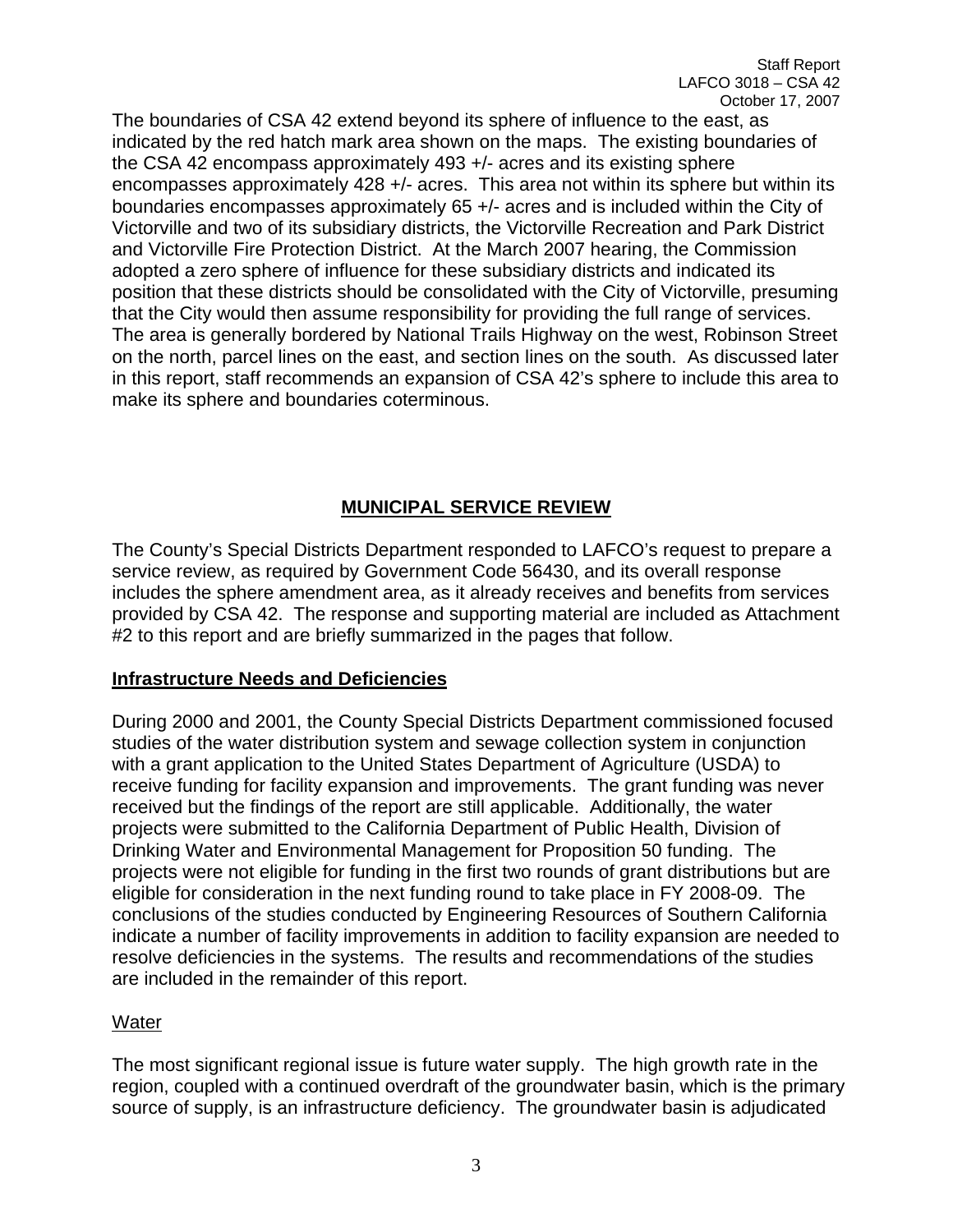under a stipulated judgment that specifies the amount of groundwater that can be extracted by major groundwater producers (those using over 10 acre feet per year), the purpose of which is to balance water supply and demand and address the groundwater overdraft. The groundwater basin is adjudicated and over-drafted, and future supplies are limited, requiring water purveyors to scale back consumption annually, to aggressively promote water conservation measures, to buy more expensive imported water and to develop new supplies.

Currently the district has rights to or has purchased water rights to assure 465 acre-feet (AF). CSA 42 is within the Alto sub-region, and FPA is currently at 60% of Base Annual Production, which permits the district 279 AF of FPA for FY 2007-08. As noted in the most recent Watermaster Annual Report, "further rampdown is not warranted in Alto at this time" (Ch 5, pg 32)<sup>[1](#page-3-0)</sup>. Producers are required to replace any water pumped above their Free Production Allowance (FPA) by paying the Mojave Basin Area Watermaster to purchase supplemental water or by purchasing unused production rights from another party. The historical trend for CSA 42's water production indicates little variation with less than half of its FPA being produced. Thus, it does not have a replacement water obligation. As indicated in Table 1, for FY 2004-05 CSA 42 had 179 AF of unused FPA. It transferred this amount to other agencies as follows: 50 AF each to CSA 64, CSA 70J, CSA 70L, and 29 AF to CSA 70C. As noted in the Watermaster Report in Appendix E, these transfers were made only for the satisfaction of makeup water obligations incurred during FY 2004-05. Transfer data for later years is not yet available. Staff is unaware if CSA 42 was paid as a result of these transfers.

The sub-region does have a replacement water obligation and this obligation is anticipated to increase. The watermaster purchased about 8,200 AF for replacement obligations in 2006 and expects it to be as high as 16,500 AF in 2007. Given current rampdown amounts and pumping projections, replacement water obligations and thus supplemental water purchases could reach 30,000 AF by 2009 or 2010. All the agencies pay a share of the watermaster's replacement (makeup water obligation). The makeup water obligation sharply increased for FY 2005-06, when CSA 42 paid \$1,567. The previous three years it paid a minimal amount or had no obligation  $(13<sup>th</sup>$  Annual Watermaster Report). Even if CSA 42 continues not to exceed its FPA, its makeup water obligation is anticipated to more than double by 2009 or 2010.

<span id="page-3-0"></span> $\overline{a}$ 1 13th Annual Report of the Mojave Basin Watermaster, dated April 1, 2007, setting forth the activities and determinations of the Watermaster for Water Year 2005-06.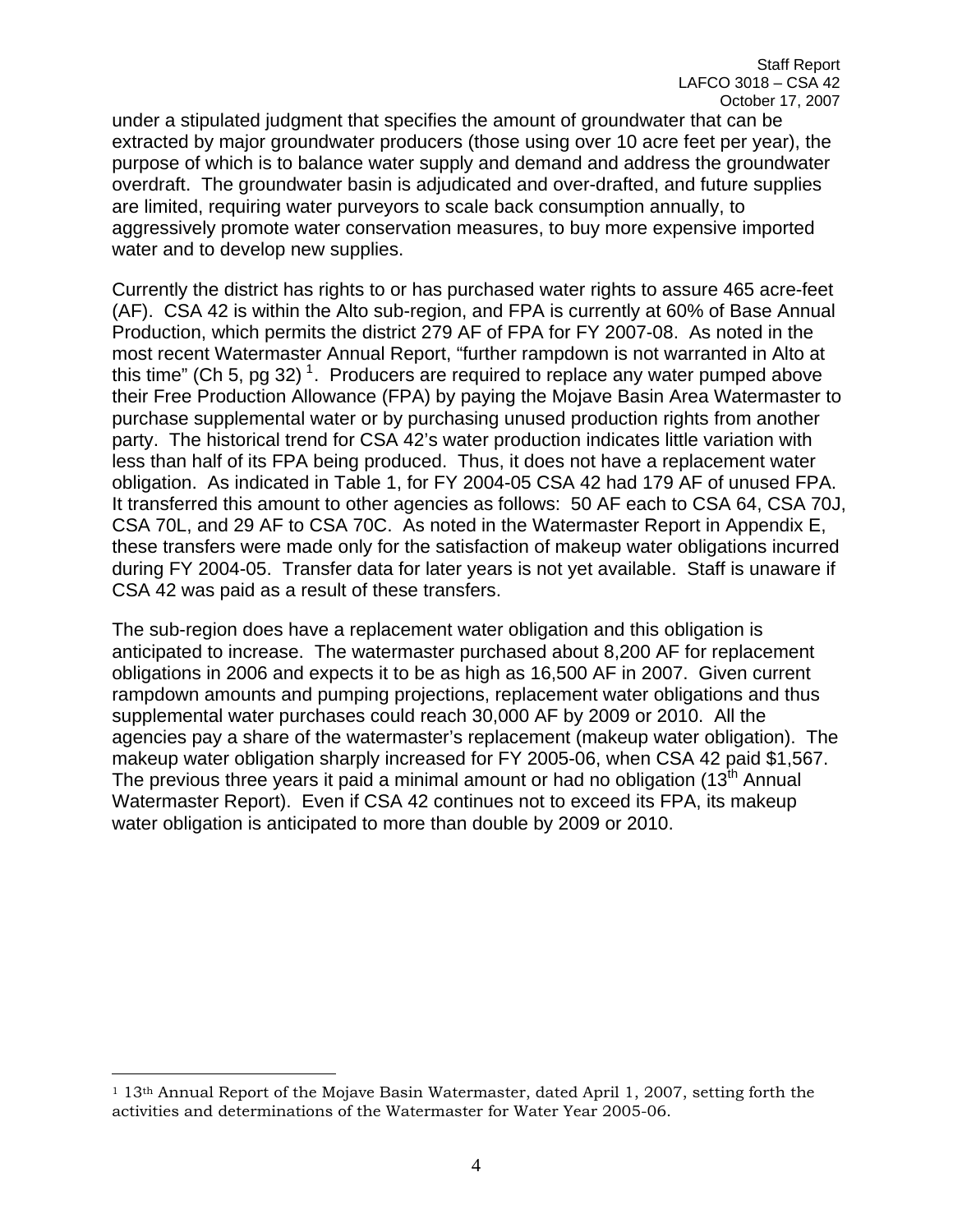|             | <b>Free</b><br><b>Production</b><br><b>Allowance</b><br>(FPA) | <b>Verified</b><br><b>Production</b>          | <b>Unused FPA or</b><br><b>Transferred</b><br><b>FPA</b>                                              | <b>Replacement</b><br>Water<br><b>Obligation</b><br>(CSA 42)<br>overdraft) | <b>Makeup</b><br>Water<br><b>Obligation</b><br>(Watermaster<br>replacement<br>to the Alto<br>sub-basin) |
|-------------|---------------------------------------------------------------|-----------------------------------------------|-------------------------------------------------------------------------------------------------------|----------------------------------------------------------------------------|---------------------------------------------------------------------------------------------------------|
| FY 2002-03  | 349                                                           | 119                                           | 230                                                                                                   | \$0                                                                        | \$0                                                                                                     |
| FY 2003-04  | 326                                                           | 125                                           | 201                                                                                                   | \$0                                                                        | \$19                                                                                                    |
| FY 2004-05  | 303                                                           | 124                                           | 179                                                                                                   | \$0                                                                        | \$0                                                                                                     |
| FY 2005-06  | 279                                                           | 115                                           | 164                                                                                                   | \$0                                                                        | \$1,567                                                                                                 |
| FY 2006-07* | 279                                                           | N/A                                           | N/A                                                                                                   | N/A                                                                        | N/A                                                                                                     |
| FY 2007-08  | 279                                                           |                                               | $ -$                                                                                                  |                                                                            | $-1$                                                                                                    |
|             |                                                               | dated April 1, 2007 (for FY 2005-06 activity) | source: Mojave Basin Watermaster annual reports dated April 1, 2004 (for FY 2002-03 activity) through |                                                                            |                                                                                                         |

#### **Table 1. CSA 42 Water Production and Water Obligations**

(units in acre feet unless otherwise noted)

\* FY 2006-07 production data not available until April 2008

The water source for CSA 42 is groundwater from four wells lying along the Mojave River, from which water is pumped and transported through four miles of pipelines within the distribution system, to a 246,000 gallon storage tank. The storage tank serves the entire CSA 42 area and is located less than one-half mile east of the district's boundaries in Section 20 and is in close proximity to the developed portion of the district. As indicated in the 2002 Water Distribution System Report, the County Fire Department stipulates that there must be a supply of 750 gallons per minute (gpm) for two consecutive hours, for a total of 90,000 gallons, for fire flow purposes. The Department of Health Services requires a water system to have enough storage capacity for maximum day consumption, which based on four years of data is 220,000 gallons. If power is lost to the system, the system should have sufficient storage to supply the system consumption for 24 hours and the fire flow for a two-hour duration. That makes a total storage requirement of 310,000 gallons. The existing reservoir capacity is only 246,000 gallons; therefore, the system does not meet required storage. In addition, there is no back-up reservoir or inter-ties with other agencies. The district would have to rely on a pump truck in the event of an emergency.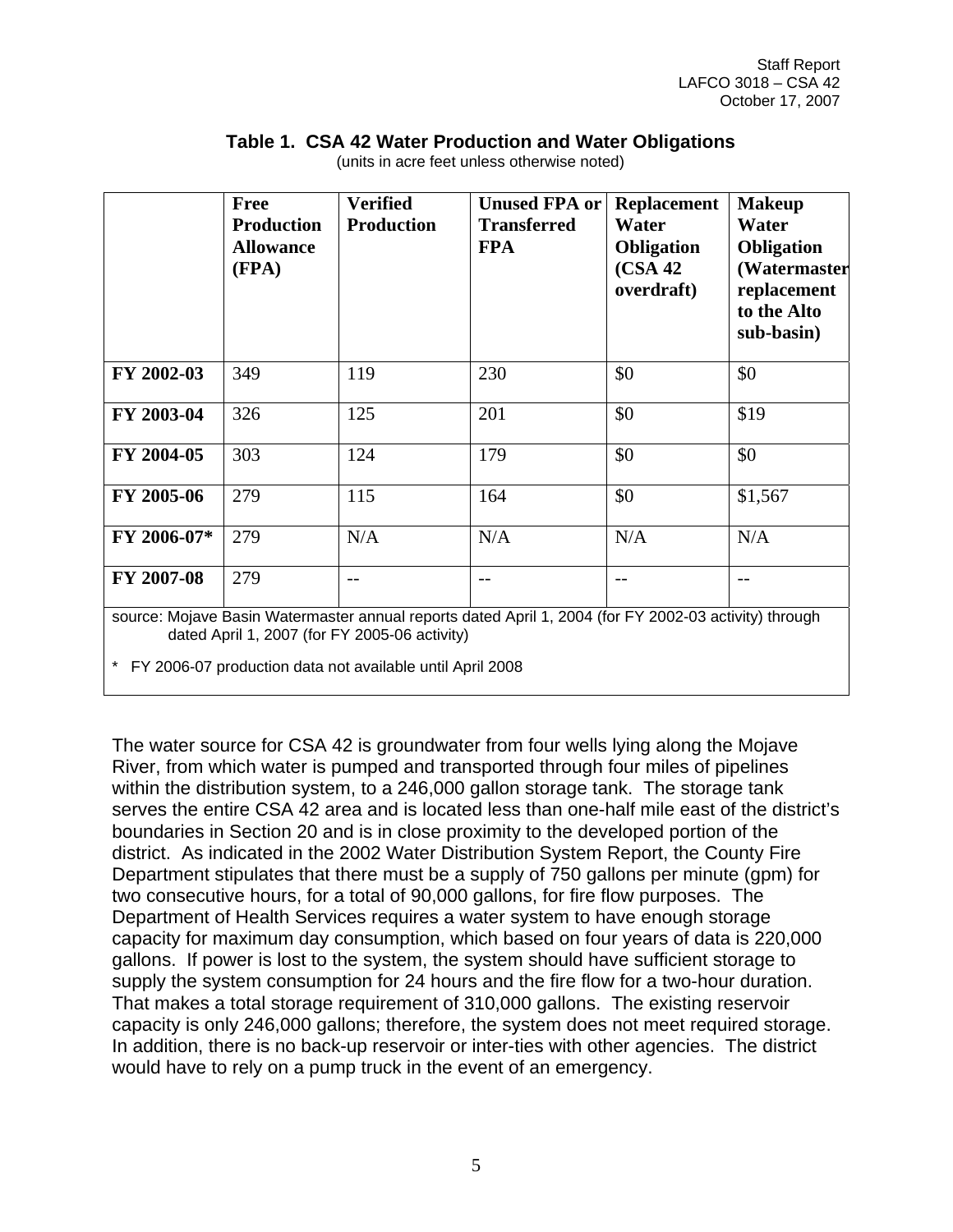CSA 42 has experienced a loss of water production from Wells #1, #2, and #3 due to the water table dropping in the area. Each year the production has declined. Well #1, which had once produced 600 gpm in 1954, now ranges from 200 gpm in the winter months to 60 gpm in the summer months. Well #4 was rehabilitated in May 1998 and produces around 50 gpm at a pumping level of 90 feet. The well was intended to be a back-up well that would supply 28,000 gallons per day (gpd). At this time, the existing wells are producing sufficient amounts to supply the existing customers, but would have difficulty serving their customers in the summer months if one of the wells went out of service. Additionally, the Water Distribution System Report indicates that in the summer, the wells must run around the clock to produce 295,200 gpd. This however, does not comply with the Department of Health Services standard that mandates the ability to supply the consumers with the largest well out of service. If the largest well was out of service, only 208,800 gpd could be produced and this falls short of the maximum daily demand of 220,000 gallons as stated above.

Water service consists of 126 active connections with the number of new connections projected at zero during the fiscal year of 2007/2008. As shown in Table 2, water connections have been relatively static over the past ten years.

| 1996 | 1997 | 1998 | 1999 | 2000 | 2001 | 2002 | 2003 | 2004 | 2005 | 2006 | 2007      |
|------|------|------|------|------|------|------|------|------|------|------|-----------|
| 128  | 26   | 26   | 130  | 128  | 130  | 129  | 127  | 126  | 126  | 126  | <b>26</b> |

**Table 2. CSA 42 Water Connections by Year** 

The service review response submitted by Special Districts Department in 2005 refers to CSA 42's annual report and states that a moratorium was declared on new water connections until system capacity increases. Since that time, Special Districts Department has indicated that the moratorium is no longer in effect, as it now meets daily demand. However, Special Districts Department could not produce records of the moratorium as to when it was instituted, when it was lifted, and by what agency.

The adverse effect of the drought on the basin's water table and the lack of inter-ties with any agency require the infrastructure expansion projects listed below to sustain the day-to-day operations and to improve the quality of water delivered to the customers in the district's service area. All of the projects were submitted to California Department of Public Health, Division of Drinking Water and Environmental Management for Proposition 50 funding. As stated earlier, these projects are eligible for consideration in the next round of grant funding.

- *Addition of a New Well* estimated cost \$230,000 \$260,000
- *Addition of a Back-up Reservoir* estimated cost \$255,000
- *Replacement of Steel Water Lines on State and Golden Streets* estimated cost \$108,000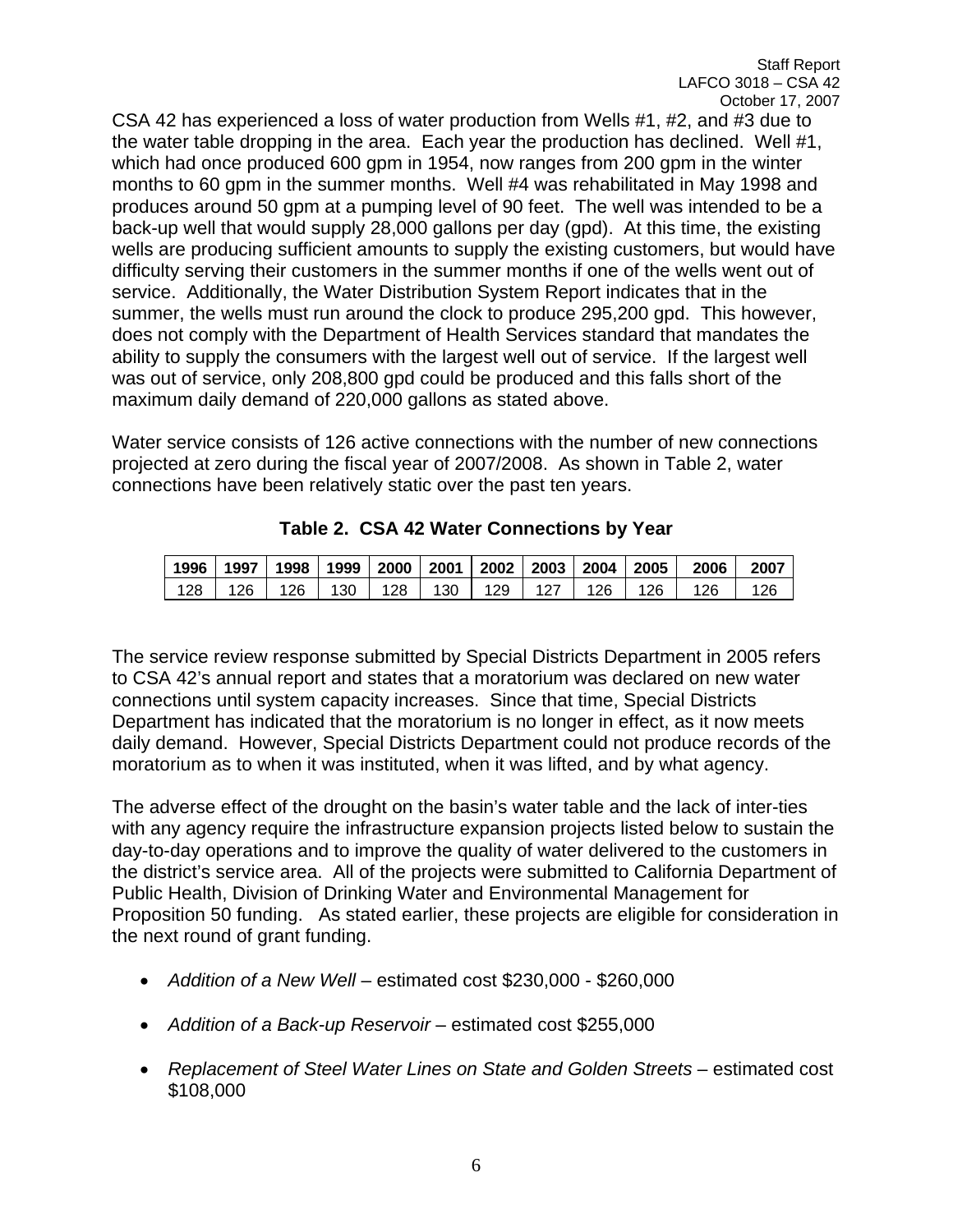• *Existing Tank Re-lining* – estimated cost \$35,000

#### Sewer

Special Districts Department staff estimate that about 95% of the sewer system serving the community was constructed in 1924 and the remaining 5% was constructed in 1973. Aware that a section of sewer pipeline known as "Alley Number 5" was under private property with no easement access, video inspections conducted in 1996 and 1997 within the section indicated the sewer line was in very poor condition. Since that time, no upgrades or repairs have been made to this section of pipeline. According to Special Districts Department staff, the remainder of CSA 42's pipeline is in good condition.

In January 1984, the Regional Wastewater Reclamation Facility went into operation. The facility was constructed with funds derived from Federal and State clean water grants and local share taxes. This facility provides interceptor capacity and wastewater treatment and disposal for the Town of Apple Valley, Hesperia County Water District, CSA 42, CSA 64 and the Victorville Sanitary District.

CSA 42 sewer service consists of 249 equivalent dwelling units (EDU) comprised of the following: 108 active residential customer accounts; 8 inactive residential customer accounts; and 10 accounts that are multiple EDU accounts. CSA 42's new EDUs are projected at zero during the fiscal year of 2007/2008. As shown in Table 3, sewer service has remained relatively static within its boundaries. According to Special Districts staff, a few voluntary disconnections have occurred since 1999.

|  |  |  | Table 3. CSA 42 Sewer (equivalent dwelling units) by year |  |  |  |
|--|--|--|-----------------------------------------------------------|--|--|--|
|--|--|--|-----------------------------------------------------------|--|--|--|

| 1999 | 2000 | 2001     | 2002 | 2003 | 2004 | 2005 | 2006 | 2007 |
|------|------|----------|------|------|------|------|------|------|
| 253  | 250  | つにィ<br>້ | 250  | 249  | 249  | 249  | 249  | 249  |

The materials submitted for this review and its most recent sewer collection report do not identify sewer infrastructure expansion projects. The items listed below are replacement improvements that are needed to repair the sewage pipeline in Alley Number 5. As mentioned earlier, sewer improvement projects were submitted to USDA for grant funding, but the projects did not receive any funding. Future funding for these projects have not been identified. Access to the existing sewer line is very limited and only part of the line is actually within an alley with the remainder beneath residential and commercial properties. CSA 42 does not have any easements or rights of ways above the line, therefore repairing or replacing the sewage line with minimal disturbance to the surface structures would be the most favorable option.

- PVC Lining 680 feet of 8-inch Sewer Collection Line
- Pipe Bursting 680 feet of 8-inch Sewer Collection Line
- Lining 680 feet of 8-inch Sewer Collection Line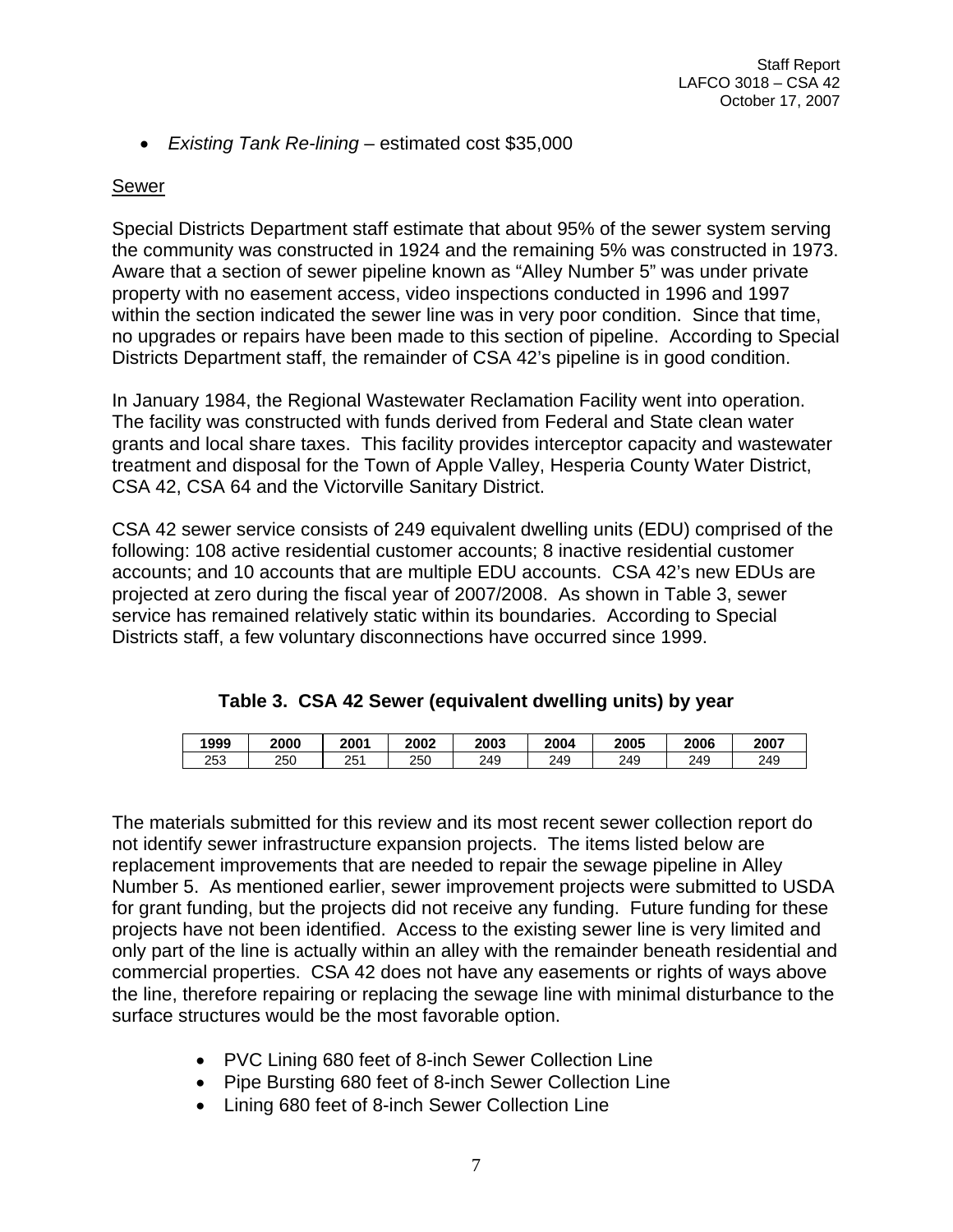- Lining Sewer Manholes Four in total
- Design Criteria (sloping and gravity flow)

## Park & Recreation Services

All projects are submitted for Community Development Block Grant (CDBG) funding through the U.S. Department of Housing and Urban Development (HUD). The community center is currently being upgraded with a new roof and heating, ventilation and air conditioning units to the building provided through CDBG funds. New lights and sprinkler system for the ball field are in the planning stage and have been awarded State grant funds (Proposition 40 – Clean Air, Clean Water, and Safe Parks) totaling \$100,000. No additional plans for recreation and park infrastructure are anticipated.

## **Streetlighting**

The budget for CSA 42 indicates that it maintains 30 streetlights. LAFCO staff has, however, verified with Southern California Edison that CSA 42 maintains 39 streetlights.

## **Growth and Population**

The service area consists of 493 acres, 106 dwellings and had a 2002 population of 422. Historical trends indicate little growth within this area, according to water and sewer connections in Tables 2 and 3, Special Districts Department staff, and the County's General Plan land use designations. This annual growth rate is considerably lower than the cities of the North Desert region's overall growth rate. Furthermore, given the resources and land uses within CSA 42, the community of Oro Grande cannot support the type of growth the North Desert has experienced.

## **Financing Opportunities and Constraints**

The Special Districts Department submitted the budget and audit for CSA 42 as part of the service review. According to CSA 42's most recent audit for FY 2005-06, it is primarily funded through customer charges (totaling \$201,258) and property taxes (\$14,475). At year's end, CSA 42 had net assets totaling \$621,312 (increase of 15%). However, not all of CSA 42's operating funds ended the year with a positive gain.

The governmental funds, which account for park and streetlights, received \$13,738 in property taxes and \$10,452 in customer charges. Funding for park and recreation services receive ad valorem property tax, state grants and rental fees. For the year, the funds for park and streetlights combined decreased 17%. Additionally, year-end estimates for FY 2006-07 indicate that CSA 42 expended 3.1% more than incoming revenues. Generally, a decrease in an agency's net assets is a concern for the future financial health of the organization. CSA 42 has a relatively small revenue base to draw from and operating expenses exceed their income. In this case, CSA 42's net assets are not decreasing but its funds for streetlights and park and recreation continually operate at a loss. Grant research is continual by the Special Districts Department and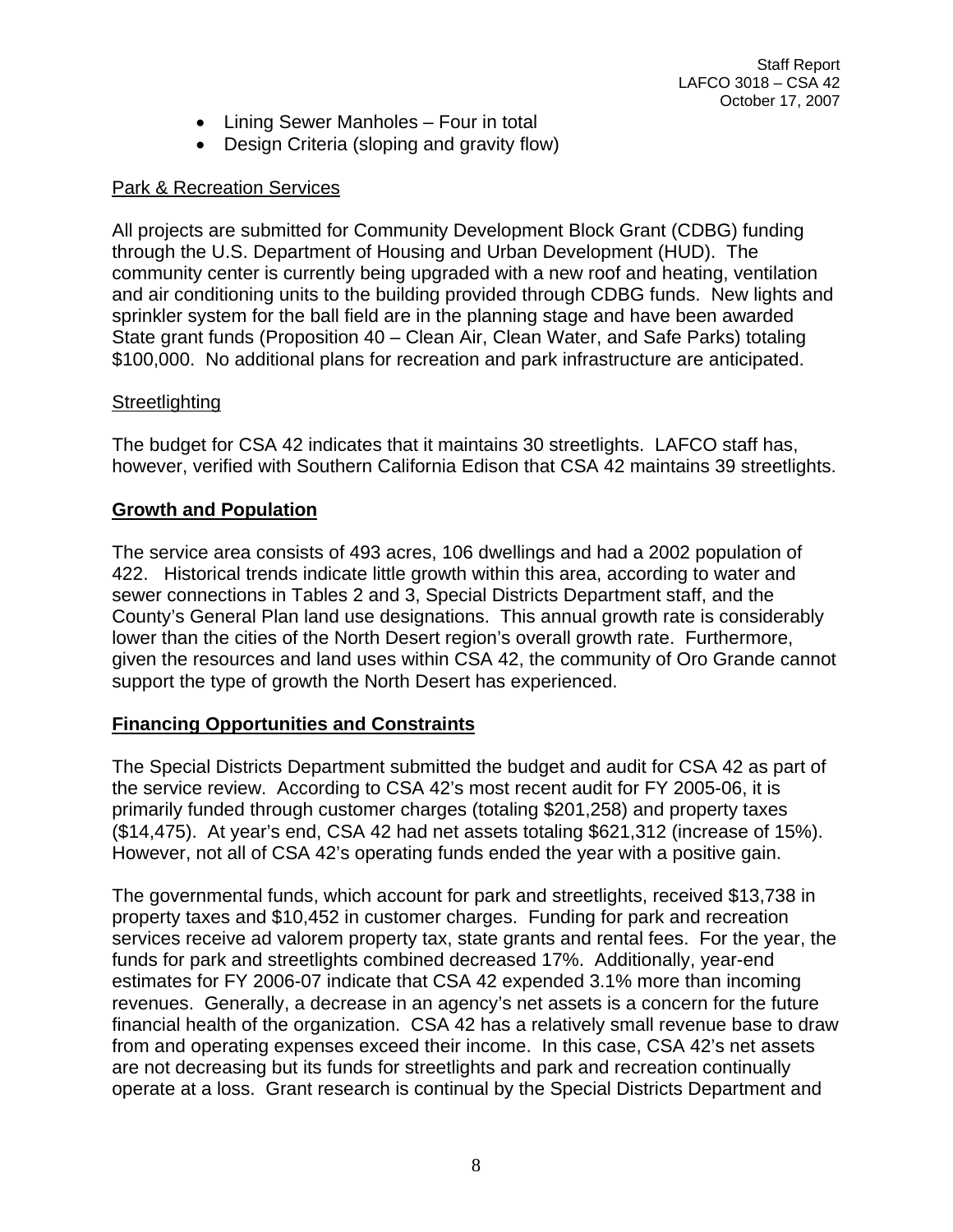all recreation and park capital projects are submitted for CDBG funding. As indicated above, CSA 42 has received or been approved funding for park and recreation projects. However, CDBG funding is a one-time distribution and CSA 42 would still have the obligation for ongoing maintenance and operation.

The enterprise funds, which account for water and sewer, received \$727 in property taxes and \$190,806 in customer charges. Funding for water and sewer services receive operating revenues from water sales, sewer charges, water and sewer connection fees, meter installations, and water and sewer standby charges (\$30 an acre per parcel annually each for water and sewer) and incurs expenses from services, supplies, salaries, depreciation and utility costs. For the year, the funds for water and sewer combined increased 23%. CSA 42 has applied for Proposition 50 funding for water and sewer capital improvement projects.

### **Cost Avoidance Opportunities**

As a mechanism to control costs, the County of San Bernardino Special Districts Department consolidates many of the administrative and technical functions necessary to manage water, sewer, park, refuse collection and street lighting services. Therefore, CSA 42 has no direct employees on its payroll; it pays for an annual Full-Time Equivalent of the estimated number of positions necessary to serve it; it pays a proportional share of the administrative costs of the Water and Sanitation Division; and it pays a proportional cost of the administrative functions of the County Special Districts Department**.** CSA 42 also benefits from grant management being provided by the Special Districts Department.

The Water and Sanitation Division of the Special Districts Department has found the most cost-effective measure for extending the life of the aquifers that provide water to the Districts is through conservation efforts. The conservation message is communicated through handouts and information packets to customers that are made available at no charge to the customer. The Division has increased its participation in the Alliance for Water Awareness & Conservation (AWAC) program. The Division, as an AWAC member, participates in workshops, outreach events, and public education to communicate the conservation message. Another facet of conservation activity by the Division is its long-time participation in the Desert Communities Water Awareness Expo (Expo). The Expo group is also involved with communicating water conservation messages and resources at the Annual Home and Garden Show.

CSA 42 is a member of the Victor Valley Wastewater Reclamation Authority (VVWRA). The VVWRA is a Joint-Powers Agency created expressly for the purpose of treatment of wastewater through a regional facility and the ultimate disposal of effluent and solids. In January 1984, the Regional Wastewater Reclamation Facility went into operation. The facility was constructed with funds derived from Federal and State clean water grants and local share taxes. This facility provides interceptor capacity and wastewater treatment and disposal for the Town of Apple Valley, Hesperia County Water District, CSA 42, CSA 64 and the Victorville Sanitary District.The cost of operating and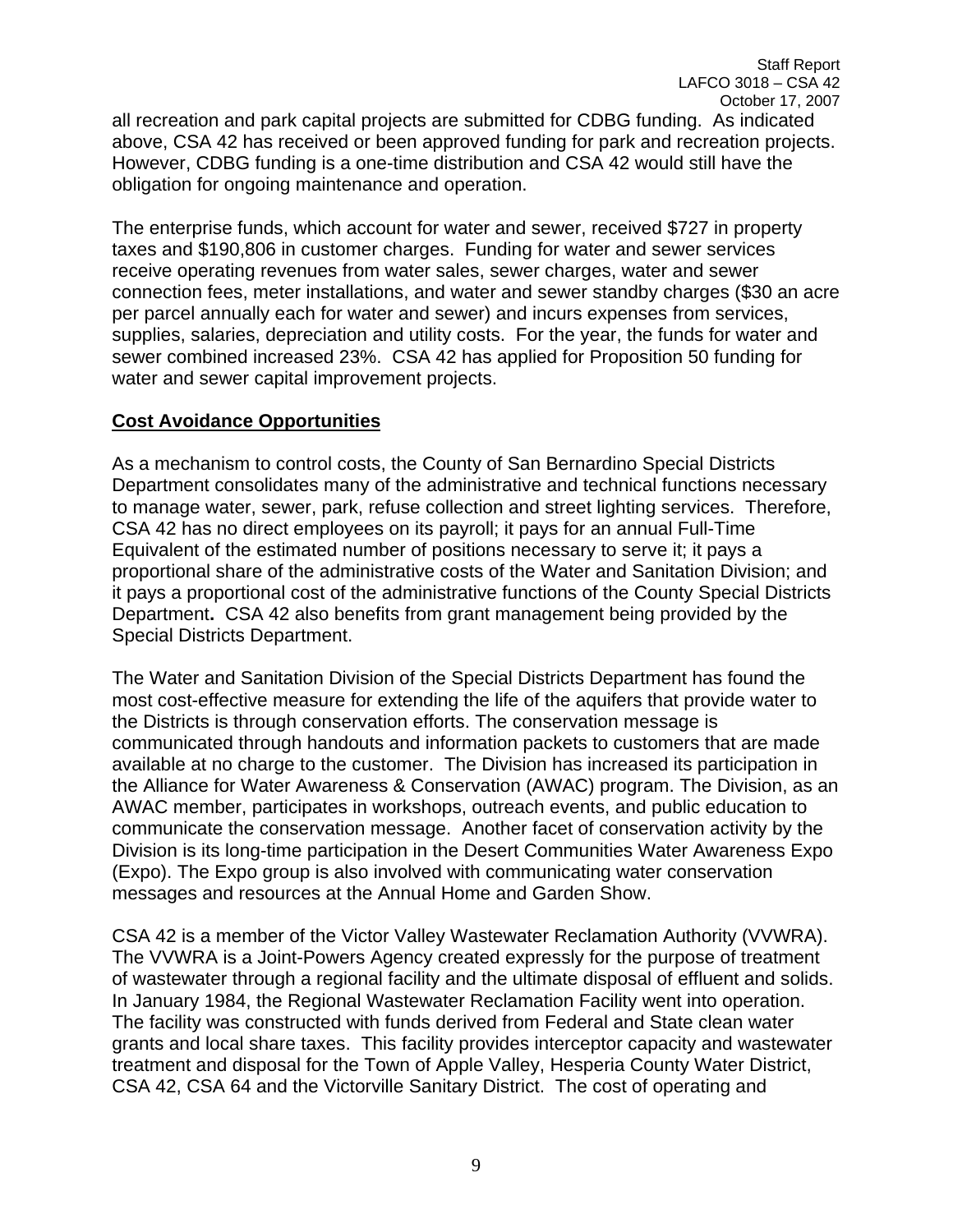maintaining the treatment plant is paid for through the use of user charges which are levied throughout each of the communities on an equitable basis.

## **Rate Restructuring**

The County Special Districts Department, as the administrators of all Board-governed special districts, examines rates annually, provides for a public hearing process for their adoption, and adjusts rates as needed. Rate restructuring has had a significant impact, bringing revenues in line with ongoing district operating costs. Engineering analyses indicate that infrastructure deficiencies are serious and Special District Department continues to analyze rate structures.

Sanitation and water rates are based on the costs associated with operations and maintenance and locally funded capital improvement projects. Sanitation rates per equivalent dwelling unit were \$33.12 per month in 2005-06 and \$37.09 in 2006-07 (11.99% increase). Water rates increased roughly 10% in 2006/07 and 9% in 2007/08. The current water rates are \$1.41, \$1.57, and \$1.69 for Tiers 1, 2, and 3 respectively. Table 4 provides a comparison of water rates within this general region during 2005-06.

| <b>Agency</b>                  | <b>Flat</b><br>Rate | <b>Tier</b><br>One       | <b>Tier</b><br>Two | <b>Tier</b><br><b>Three</b> | <b>Monthly</b><br><b>Meter</b><br><b>Charge</b><br>$(1'$ Meter) |
|--------------------------------|---------------------|--------------------------|--------------------|-----------------------------|-----------------------------------------------------------------|
| Apple Valley Ranchos Water     |                     |                          |                    |                             |                                                                 |
| Company                        | 1.52                | $\overline{\phantom{a}}$ |                    |                             | 52.65                                                           |
| Baldy Mesa Water District *    |                     | 0.63                     | 0.90               | 0.98                        | 15.48                                                           |
| Hesperia Water District        |                     | 0.65                     | 0.78               | 0.96                        | 64.56                                                           |
| Golden State Water Company     | 2.11                | $\overline{\phantom{0}}$ |                    |                             | 24.05                                                           |
| Victor Valley Water District * | 1.08                |                          |                    |                             | $21.00***$                                                      |
| CSA 42 **                      |                     | 1.54                     | 1.72               | 1.85                        | 48.01                                                           |
|                                |                     |                          |                    |                             |                                                                 |

|  | Table 4. Local Agency Rate Comparison (FY 2007-08) |  |  |  |
|--|----------------------------------------------------|--|--|--|
|--|----------------------------------------------------|--|--|--|

\* The Baldy Mesa Water District and the Victor Valley Water District were consolidated in 2007.

\*\* Average consumption in CSA 42 is 31 hundred cubic feet of water during a bi-monthly period; cost factors were determined by CSA 42's average consumption and the representative agency fees for a bimonthly billing.

\*\*\* Monthly service charge is based upon how much water is used during the billing period and ranges from \$13 to \$100. The median charge is \$21.

Recreation & Park Service administrative fees are based on costs associated with park operations and maintenance and the management of capital improvement projects. Rental rates of the Community Building depend on the type of function.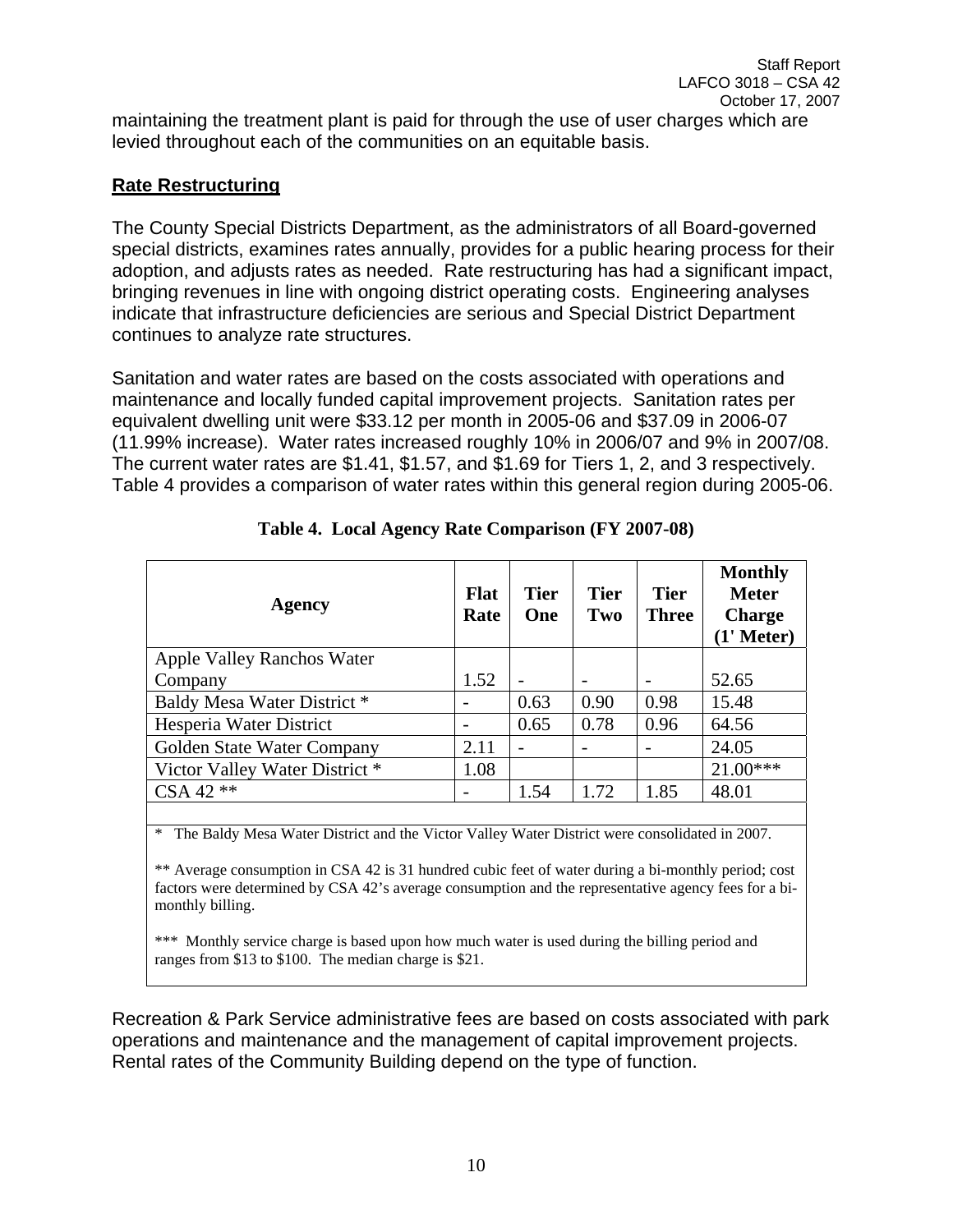### **Opportunities for Shared Facilities**

As mentioned, CSA 42 is a Victor Valley Wastewater Reclamation Authority joint powers authority member and the Regional Wastewater Reclamation Facility provides wastewater treatment and disposal. Additionally, CSA 42 shares resources with other CSAs through the Special Districts Department's Water and Sanitation Division office in Victorville.

#### **Government Structure Options**

As described earlier in this report, the southern portion of CSA 42 is within the sphere of influence of the City of Victorville and its subsidiary district, the Victorville Water District. Also, the boundaries of CSA 42 extend beyond its sphere of influence to the east, as indicated by the red hatch mark area shown on the maps. This area is included within the City of Victorville and two of its subsidiary districts, the Victorville Recreation and Park District and Victorville Fire Protection District. At the March 2007 hearing, the Commission adopted a zero sphere of influence for the Victorville Sanitary District, Victorville Fire Protection District, and Victorville Recreation and Park District. The Commission indicated its position that these districts should be consolidated with the City of Victorville, presuming that the City would then assume responsibility for providing the full range of services.

Special Districts Department staff in preparing the municipal service review indicated that there were no consolidations or other structure options available for the operation of CSA 42. While the discussion of some government structure options may be theoretical, a service review should address all possible options. One option would be for the City of Victorville to expand its boundaries to include the whole of CSA 42, whereby it would it would provide the full range of services to the area, ultimately including water, sewer, fire, and recreation and park. However, there is no desire at this time by the City regarding this option.

The other option would be to maintain the status quo. Due to the size and location of CSA 42, the community is best served through the county service area where it can enjoy economies of scale while paying minimal costs for the services received.

CSA 42 can also expand its sphere of influence to include the parcels to the west of its boundaries in order to provide these parcels with municipal services. Six of the parcels along National Trails Highway are currently served water by TXI/Riverside Cement, which has indicated its desire to transfer this service to CSA 42. If CSA 42 is to provide these parcels with water or sewer, it can do so through an out-of-agency service agreement or through annexation. Both options require the area to be served to be within its sphere and are subject to LAFCO approval through a separate application for sphere amendment.

When updating a sphere of influence for a special district, the Commission shall establish the nature, location, and extent of any functions or classes of services provided by the district (Government Code §56425(i). In the materials submitted for the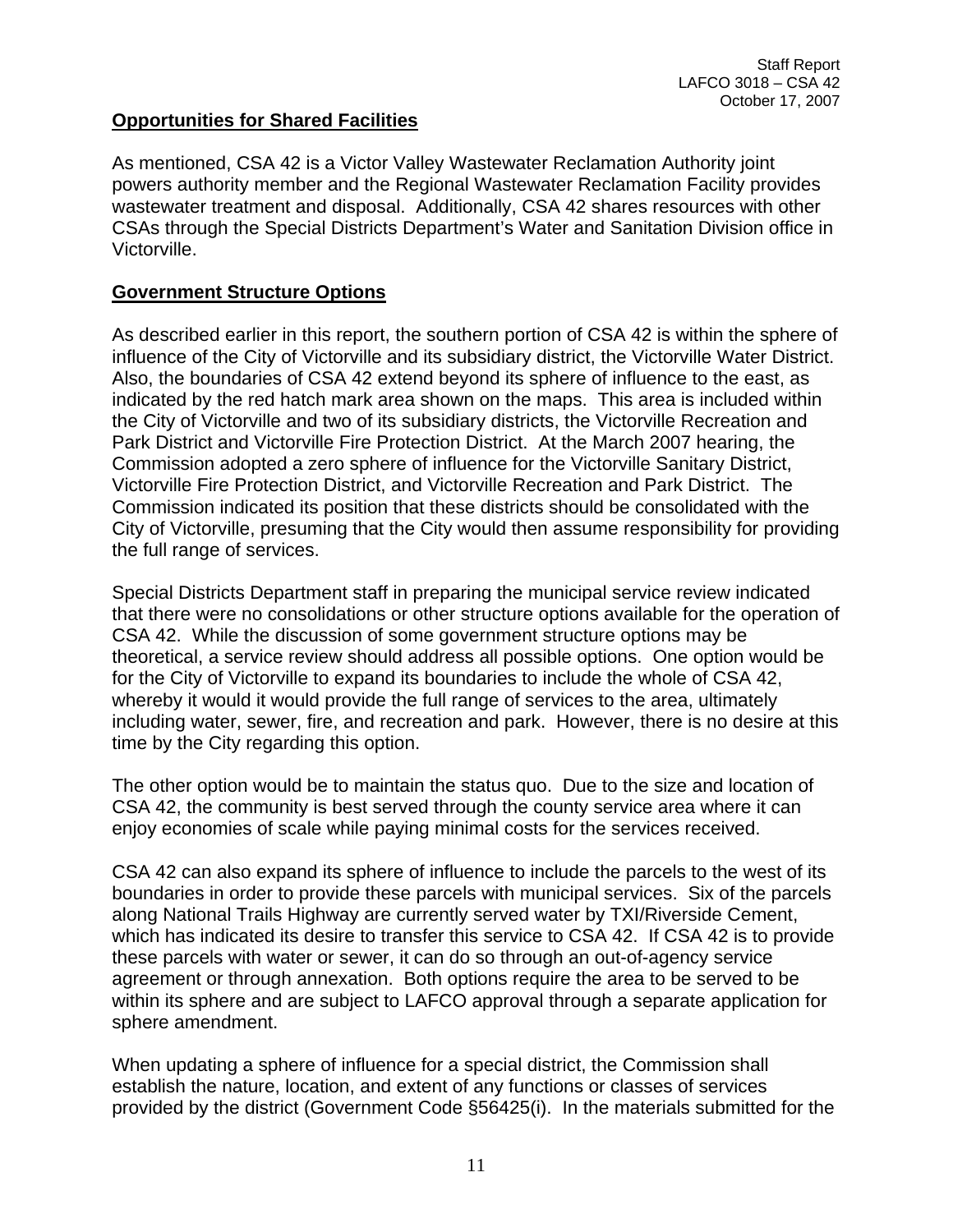service review, Special Districts Department indicated that it has not provided solid waste services since FY 1998-99. Until that time, CSA 42 provided solid waste removal through a contract with Avco. When that contract expired in FY 1998-99, CSA 42 did not renew the contract and Burrtec Waste Industries now provides solid waste removal within its boundaries. Special Districts Department staff could not provide any information as to the reason for not renewing the contract with Avco. LAFCO staff proposed to Special Districts Department the removal of solid waste powers as an authorized function, and Special Districts Department has indicated that it has no objection (Attachment #3, item 3). Therefore, it is staff's recommendation that the Commission remove solid waste as an authorized function for CSA 42, and amend the "Rules and Regulations Affecting Special Districts" to indicate the following as authorized for CSA 42:

|                            | <b>FUNCTIONS</b>    | <b>SERVICES</b>                     |
|----------------------------|---------------------|-------------------------------------|
| <b>CSA 42 (Oro Grande)</b> | Park and Recreation | Park and recreation                 |
|                            | Water               | Water distribution and<br>treatment |
|                            | Sewer               | Sewer distribution and<br>treatment |
|                            | Streetlighting      | Streetlighting                      |

#### **Evaluation of Management Efficiencies**

CSA 42 is supported by Special Districts Department and pays an allocated share for administrative and district staffing cost. CSA 42 budgets are prepared in conjunction with the County's annual budgeting process and are fully compliant with legal requirements and County Administrative policy. The Special Districts Department's Water and Sanitation Division has an office in Victorville. As mentioned, CSA 42 is a Victor Valley Wastewater Reclamation Authority joint powers authority member and the Regional Wastewater Reclamation Facility provides wastewater treatment and disposal.

Action taken on October 16, 2007 by the Board of Supervisors of the County of San Bernardino clarified the appropriation limit for CSA 42 as follows:

| <b>Recreation and Park</b> | SS. | 48,130    |
|----------------------------|-----|-----------|
| Water                      |     | \$261,904 |
| Streetlighting             |     | \$10,972  |
| Sanitation                 |     | \$203,939 |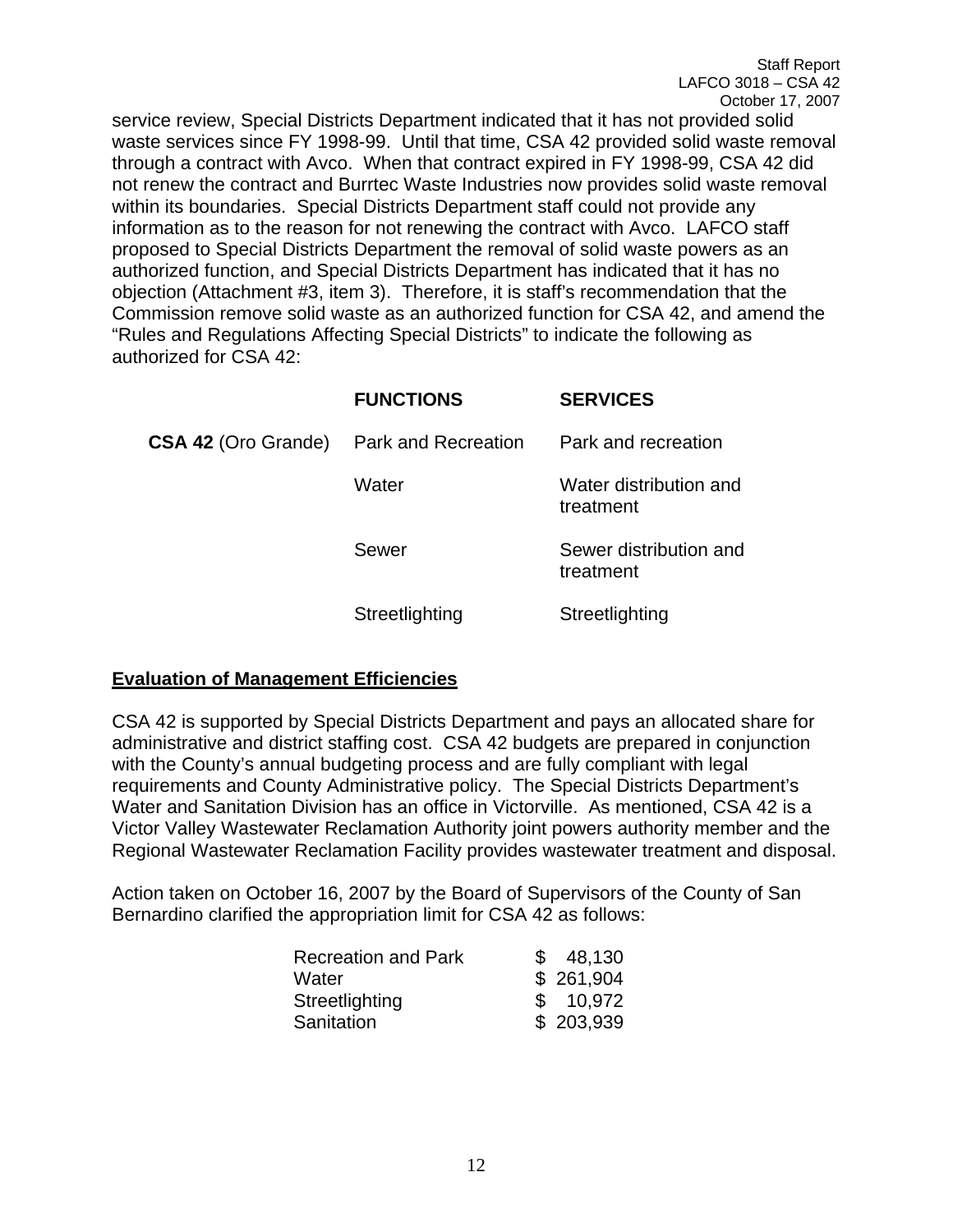### **Local Accountability and Governance**

The San Bernardino County Board of Supervisors governs CSA 42; it is within the political boundaries of the First Supervisorial District. CSA 42 does not have an advisory commission or council. If meetings are required, they are held with residents in the Oro Grande Community Building. Such meetings include the increase of municipal service rates for reasons other than inflation. When rates are increased due to inflation, residences are informed through a mailed letter. Since the community does not have an advisory council, Special Districts Department staff indicates that the residents within CSA 42 may not be aware of the water and sewer challenges within its boundaries.

Staff found no other factors outlined within Government Code Section 56430 relevant to the municipal service review for CSA 42.

## **SPHERE OF INFLUENCE REVIEW**

Special Districts did not request amendment of its sphere of influence, but LAFCO staff is recommending an expansion of CSA 42's sphere to include territory already within its boundaries. The most recent boundary change for CSA 42 was LAFCO 1895 in 1979 when it annexed 65 acres to the east of National Trails Highway. The reason for the annexation was to include territory that was originally proposed to be included in the district's previous annexation. At that time, there was confusion as to the location of the sphere and the area was annexed without a sphere expansion. Since 1979, the Commission has not considered any action related to CSA 42 until LAFCO 3018. LAFCO staff recommends that the Commission expand the sphere of influence of CSA 42 to include the 65 acres that were annexed in 1979. Expansion of the sphere to include the 65 acres will make CSA 42's boundaries and sphere coterminous and in compliance with LAFCO law. The sphere expansion area is indicated by red hatch marks in the maps included in Attachment #1.

## **FACTORS OF CONSIDERATION:**

The Special Districts Department's response to LAFCO regarding the sphere update includes the sphere amendment area in its overall response, as the area is part of the district already receiving and benefiting from services provided by CSA 42. Staff responses to the mandatory factors of consideration for a sphere of influence review (as required by Government Code Section 56425) are identified as follows:

#### The Present and Planned Uses in the Area

CSA 42 encompasses approximately 493 acres of territory with a population of approximately 422 residents. At present, the land uses of CSA 42 include vacant, mining, and residential land. The majority of the area has current General Plan land use designations assigned by the County of San Bernardino of Regional Industrial and Rural Living. Other land uses include Neighborhood Commercial, Residential Single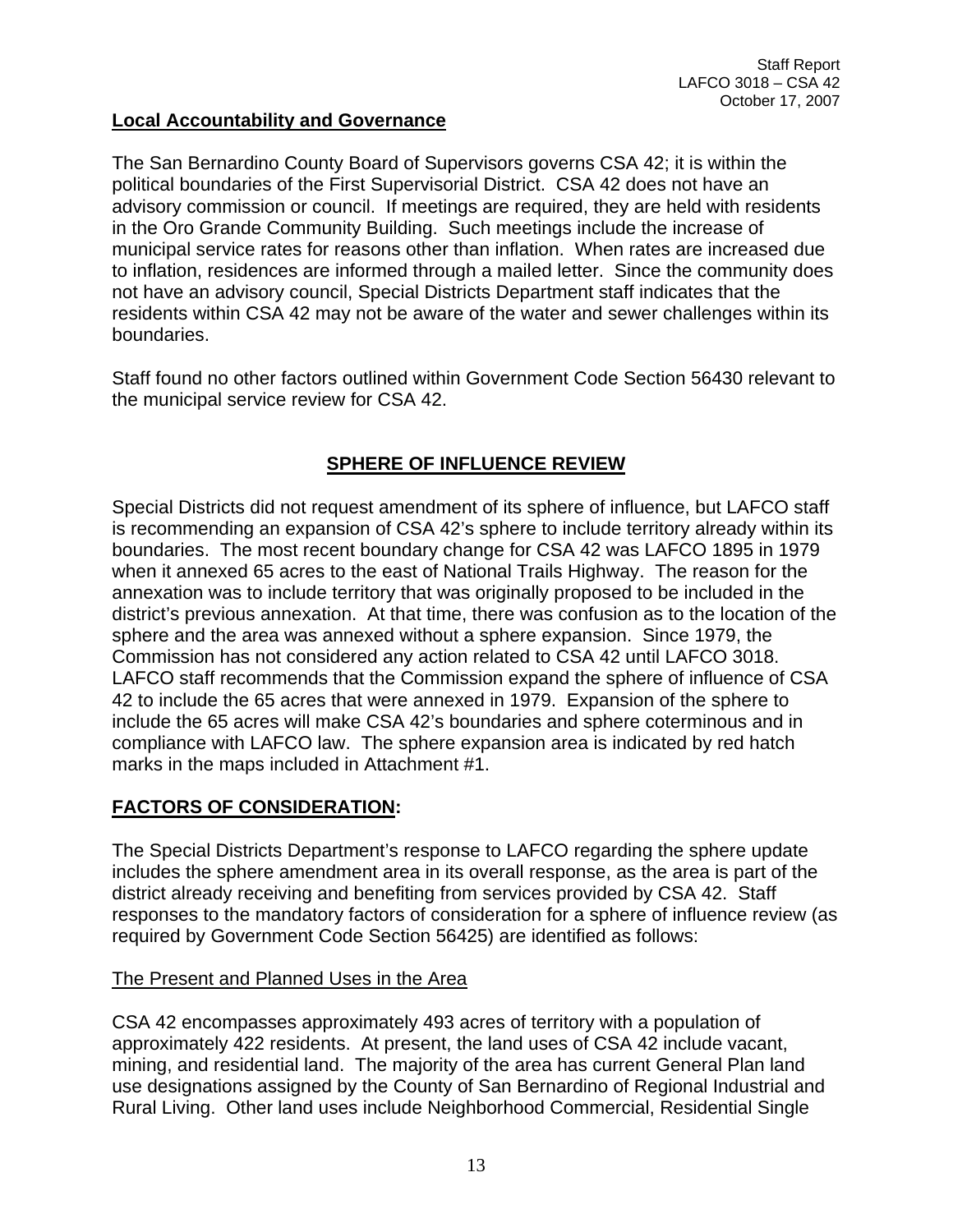(minimum lost size of 10,000 sq ft), and Agricultural (a portion of one parcel, nonagricultural use). While the Regional Industrial designation supports an intense use of the land, the unincorporated balance of CSA 42 does not support an urban intensity of land use.

The proposed sphere amendment area comprises approximately 65 +/- acres and overlays the boundaries of the City of Victorville. The City's general plan indicates that this area is within the City's Southdown Industrial Park Specific Plan. The primary land use allowed is industrial with limited commercial activity. No change in land use for the area will occur through inclusion of the area within CSA 42's sphere. As previously mentioned, it is within the boundaries of CSA 42 and currently receives and benefits from services provided by CSA 42.

The information provided by Special Districts states that there are no plans for future development at this time.

#### The Present and Probable Need for Public Facilities and Services in the Area

CSA 42 provides water, sewer, park and recreation, and street lighting within its boundaries. It is also authorized solid waste powers, but it has not provided this service since FY 1998-99.

Currently, CSA 42 meets the service needs of those within its boundaries. However, the water and sewer systems experience challenges in consistently meeting those needs. To further meet the needs for park and recreation public facilities and services would include renovation of existing facilities and a revitalization of community events, as indicated by Special Districts Department.

The future need for public facilities and services would increase as the population grows. However, CSA 42 is not anticipated to experience significant growth within its boundaries due to historical growth trends and the general plan zoning of the area. If growth is to occur or if the parcels outside CSA 42's boundaries request connection to CSA 42's sewer or water system, expansion and/or repair of the current water or sewer lines would need to occur to accommodate the growth or connection.

Since the sphere amendment area currently receives and benefits from services provided by CSA 42, there is no need for additional facilities or services for the amendment area. The future need for service is not anticipated to change as a result of the proposed sphere amendment.

#### The Present Capacity of Public Facilities and Adequacy of Public Services that the Agency Provides

CSA 42 provides water distribution and treatment within its service territory. The groundwater basins that serve as the primary water supply are over-drafted, but CSA 42 produces only about half of its free production allowance. The capacity of its facilities does present challenges, however. This system has only one reservoir and does not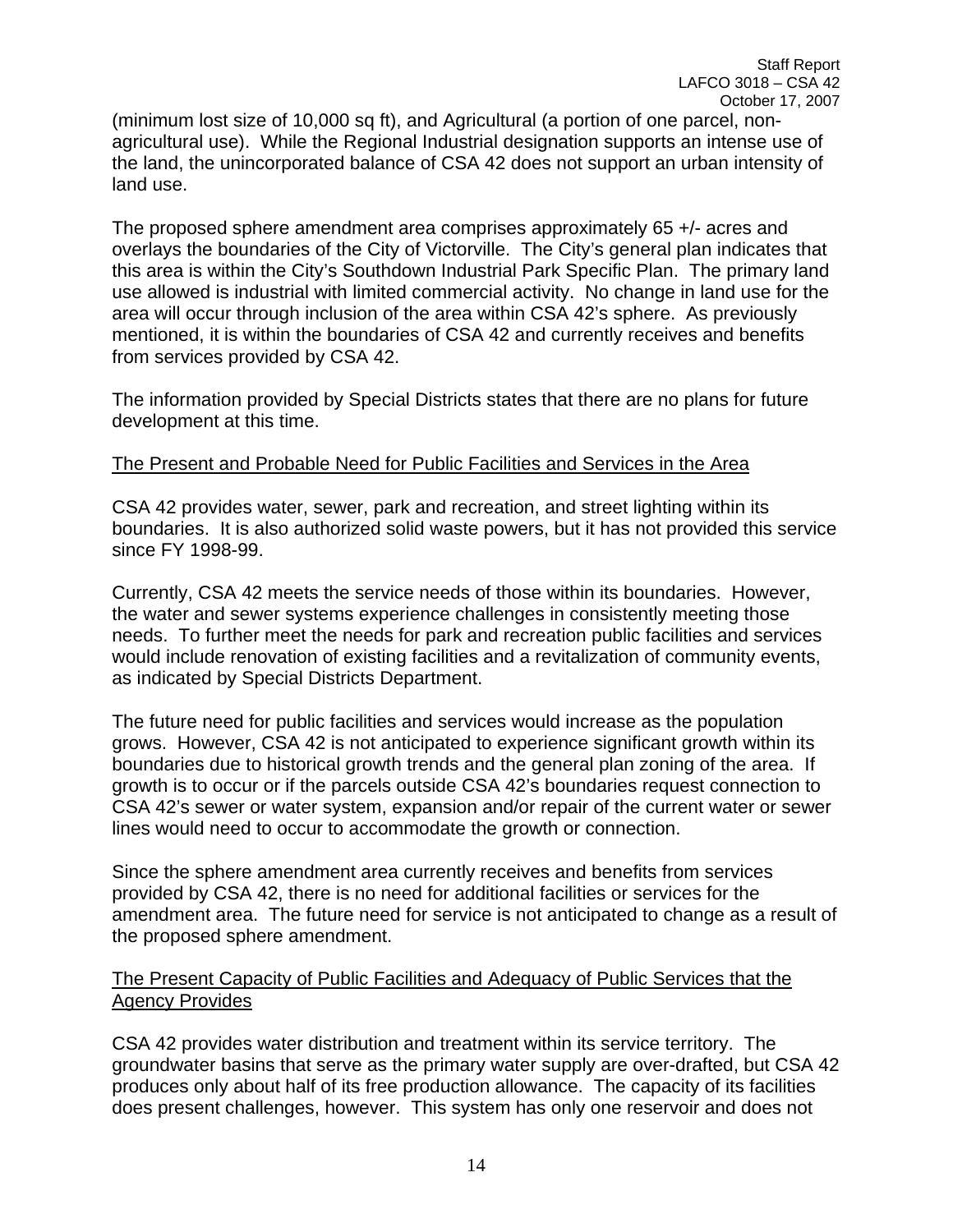have any inter-ties with any other agencies or a back-up reservoir for water storage. Three of the four wells have experienced a decrease in production over the years. Even with decreased production, the wells are producing sufficient amounts to supply the existing customers in CSA 42 at this time.

As a member of the Victor Valley Wastewater Reclamation Authority, CSA 42's effluent is processed at the Regional Wastewater Reclamation Facility. Inspections of a portion of the sewer lines within a portion of the district's boundaries in 1996 and 1997 indicated that the lines were in poor condition. Repairs to the line have not occurred and the condition has deteriorated since that time. However, these problems are limited to certain sewer lines. Special Districts Department staff indicates that the remainder of the facilities are in good condition.

Currently, CSA 42 has sufficient revenue to support the streetlights in the area; however, in recent years a reallocation of the tax base for the area by the Victor Valley Economic Development Authority has had a negative impact on the Park budget causing the depletion of all reserves to fund operations.

### The Existence of any Social or Economic Communities of Interest

Social communities of interest include the community of Oro Grande. The majority of the community is addressed by CSA 42's sphere, but the neighboring parcels include residents that identify with the community. CSA 42 also has a large Hispanic population. According to the materials submitted for this review, the promotion of cultural activities should be advanced to cater to the needs of the residents.

Economic interests include the TXI/Riverside Cement Company, which has been in the area since 1923 and was included within the boundaries of CSA 42 during its formation to help finance municipal services through its taxes. According to Special Districts Department staff, many of the residents in the developed portion of CSA 42 either worked or currently work at TXI. Additionally, the City of Victorville and the Victorville Water District overlap the south half of CSA 42's sphere, and the City's boundaries and its subsidiary fire and recreation and park districts overlap a small portion of CSA 42 comprising 65 acres.

## **ADDITIONAL DETERMINATIONS:**

• The Commission's Environmental Consultant, Tom Dodson and Associates, has determined that the municipal service review and sphere of influence modification is statutorily exempt from environmental review. The basis for this determination is that LAFCO 3018 does not have the potential to cause a significant effect on the environment, and therefore does not constitute a project as defined by CEQA. He further states that a decision by the Commission to modify the sphere boundaries is consistent with actual delivery of services and would not result in any potential for significant physical changes in the environment. Mr. Dodson's response is included as Attachment #4.